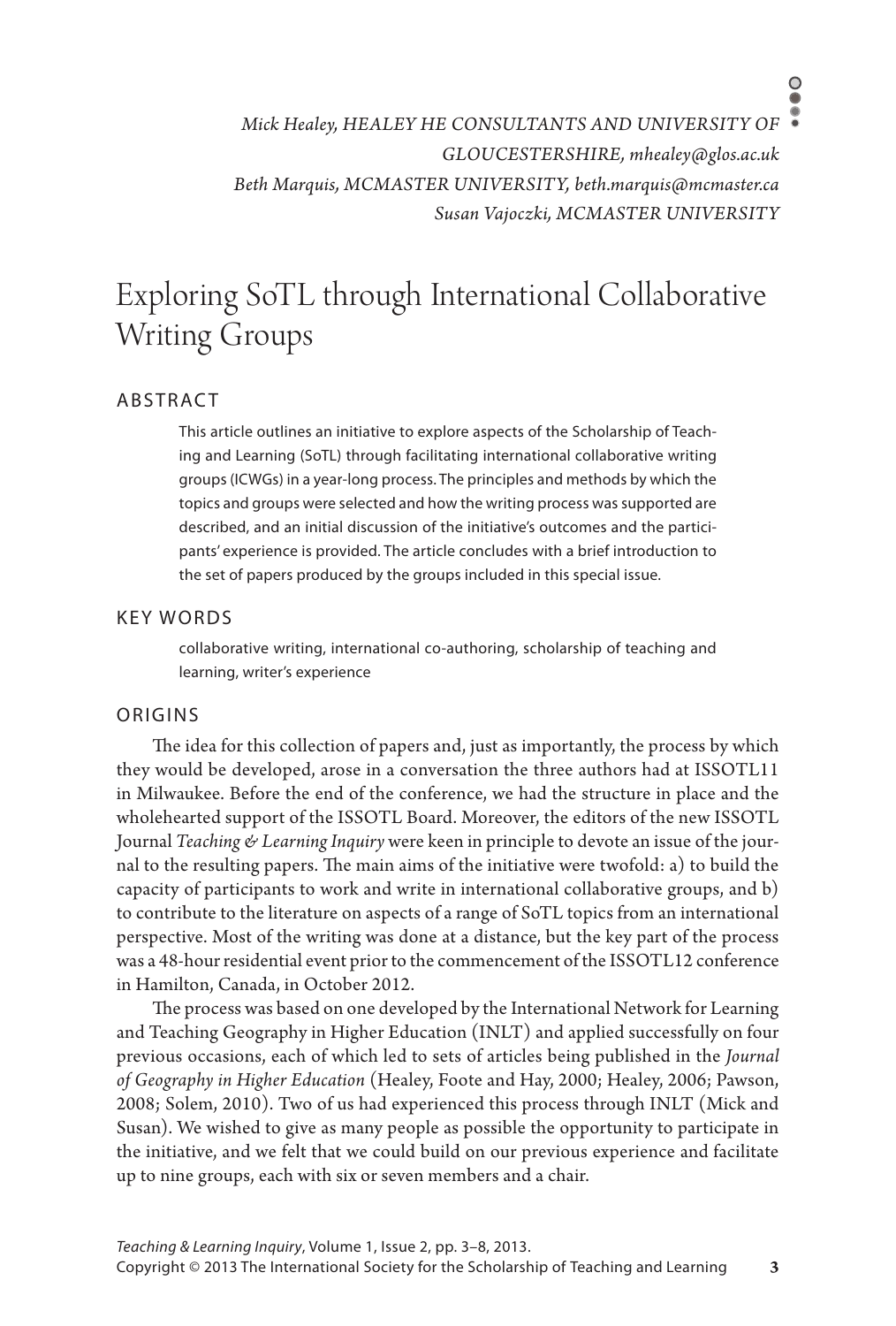# PRINCIPLES AND METHODS

The broad topic areas were chosen in consultation with colleagues invited to lead each of the nine groups. They fell into two groups: a) the practice of SoTL and b) the scholarship of academic practice. The topics chosen were deliberately broad so that the individual groups could decide on their own focus and contribution. In choosing the people to invite to chair the groups, we invited colleagues who we believed had the ability to lead and encourage participants to write collaboratively and complete the articles on time. That said, we wanted an international group of chairs at a range of levels of seniority and who were interested in a range of topics around the practice of SoTL and the scholarship of academic practice. All but one of the people we initially approached was able and enthusiastic to participate; one other later had to withdraw part way through the process in the transition to a new job, and we asked a member of their group to takeover the leadership.

The call for people to participate in the initiative went out early in 2012 on a variety of listserves. We had over twice as many applicants as there were places, and the final groups were chosen so that as far as possible each contained the following:

a) a wide international coverage,

- b) a mixture of junior and senior faculty and at least one student, and
- c) participants from a range of disciplines.

The insistence on inclusion of student members was an innovation not undertaken by the INLT. A few people dropped out near the beginning of the process, sometimes because they were unable to obtain the funding to participate at the residential event; where possible, substitutes were found from a reserve list. Nine scholarships were provided to subsidize the costs of student members.

The groups were formed in April 2012, and 69 people met in Hamilton in October. Thirteen different countries were represented, although three-quarters of the participants were from Canada, the United States, or the United Kingdom. The final papers were due in January 2013. In total, eight papers were submitted on time and sent on to *Teaching & Learning Inquiry* for review. To avoid delays, we waited to include our comments with those of the reviewers.

#### SUPPORTING THE WRITING PROCESS

It was left to the individual chairs how they wished to run their groups. However, a web conference meeting of chairs was held six weeks into the process to exchange ideas. We also had individual conversations with most of the chairs. It helped that three of the chairs, as well as two of the facilitators, had previous experience of the INLT process and could identify issues which were likely, or just as importantly unlikely, to arise and how these had been tackled previously. Most of the pre-conference period was spent by groups discussing the possible focus of their papers, defining terms, and drafting 2000 word synopses of their proposed papers. Although it was emphasised that the papers should largely be conceptualisations based on a review of the relevant literature, a few groups decided to collect some primary data on their agreed topic. The paper proposals were posted on a dedicated section of McMaster's virtual learning environment in September. Each participant was then asked to comment on at least two of the papers, one pre-allocated and another of their choice.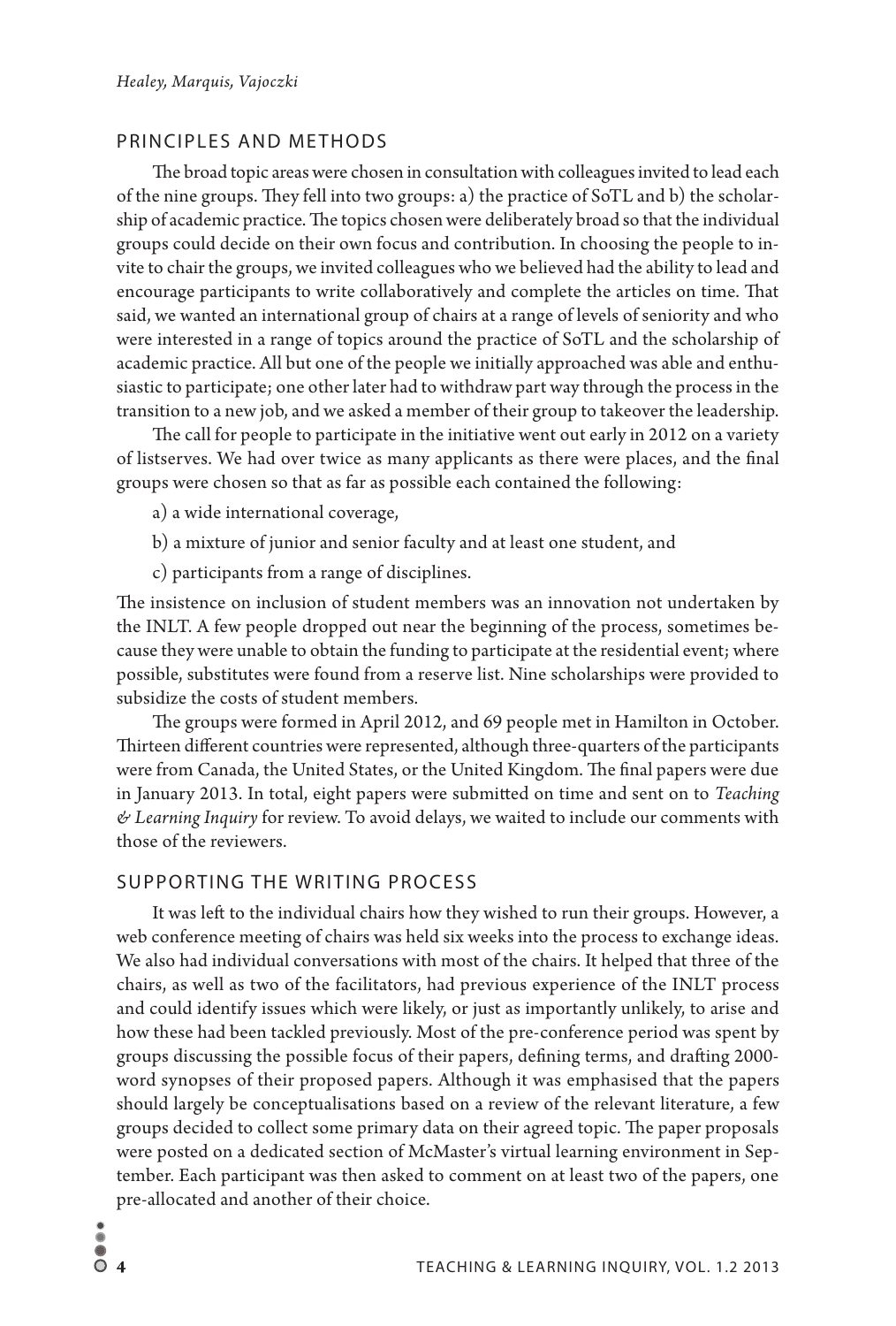The participants met face-to-face, many for the first time, at a dinner on the evening prior to the two-day meeting in Hamilton, just before the 2012 ISSOTL conference. The program for the workshop itself was designed to give a mixture of individual and whole group meetings. The latter included a brainstorming session on clarifying the focus and contribution of their papers, a short presentation and discussion of each group's proposed paper (in two parallel groups), and a liquid café session (Seel, 2006) in which each group posed a question with which they wanted help. By the end of the two days, each group had refined their papers, sometimes quite radically, and had agreed on a plan to complete their articles by the submission deadline of mid-January 2013. A further web conference with the chairs was held six weeks after the residential to review progress.

# INITIAL FINDINGS ON PARTICIPANTS' EXPERIENCES

In parallel with the process of supporting the ICWGs prepare their papers, we conducted an action research project designed to explore individuals' experiences of participating in this initiative and their perceptions of its impact. In September 2012, following obtaining ethical approval, various stakeholders (ICWG participants and group chairs, ICWG facilitators, ISSOTL Board members, and the editors of *Teaching & Learning Inquiry*) were invited to participate in a brief online survey, which asked for their perceptions of the initiative to date. The survey also invited interested participants to take part in a focus group or an interview relating to the ICWG immediately following the two-day workshop in Hamilton. Finally, a follow-up survey conducted in March 2013 invited the same groups of stakeholders that completed the first survey to offer their reflections on the initiative as a whole.

A thorough discussion of the results of this research is beyond the scope of this article and will be provided elsewhere presently. In order to offer some sense of the initiative's impact beyond the articles included in this issue, we report briefly here on the results of a short feedback exercise that was conducted at the end of the residential workshop in Hamilton in October 2012. This exercise asked participants to reflect on the ICWG process to date, and particularly on the residential workshop they had just experienced, and to offer some feedback about the extent to which it had met four goals related to our central ICWG objectives. These were a) building the capacity of participants to write about SoTL in teams, b) promoting effective international connections and collaborations, c) making meaningful contributions to the SoTL literature, and d) facilitating the development of friendships and having fun (goals which we saw as underpinning each of the previous three, as well as fundamental in their own right).

In terms of capacity building, several participants highlighted the way in which the mixture of people in each group (including senior and junior scholars and students) from a range of different countries provided a valuable opportunity for development by encouraging meaningful partnering and mentorship. They felt that the initiative helped them to learn to write collaboratively by establishing a structured opportunity to exchange ideas and learn from others. Some suggested that the ICWG's capacity-building potential could be enhanced by extending the time involved, and thus allowing further group development, and by providing additional opportunities for students to become involved and to connect with one another.

Feedback about the initiative's capacity to foster international collaborations suggested that the wide international participation worked to expose differences in termi-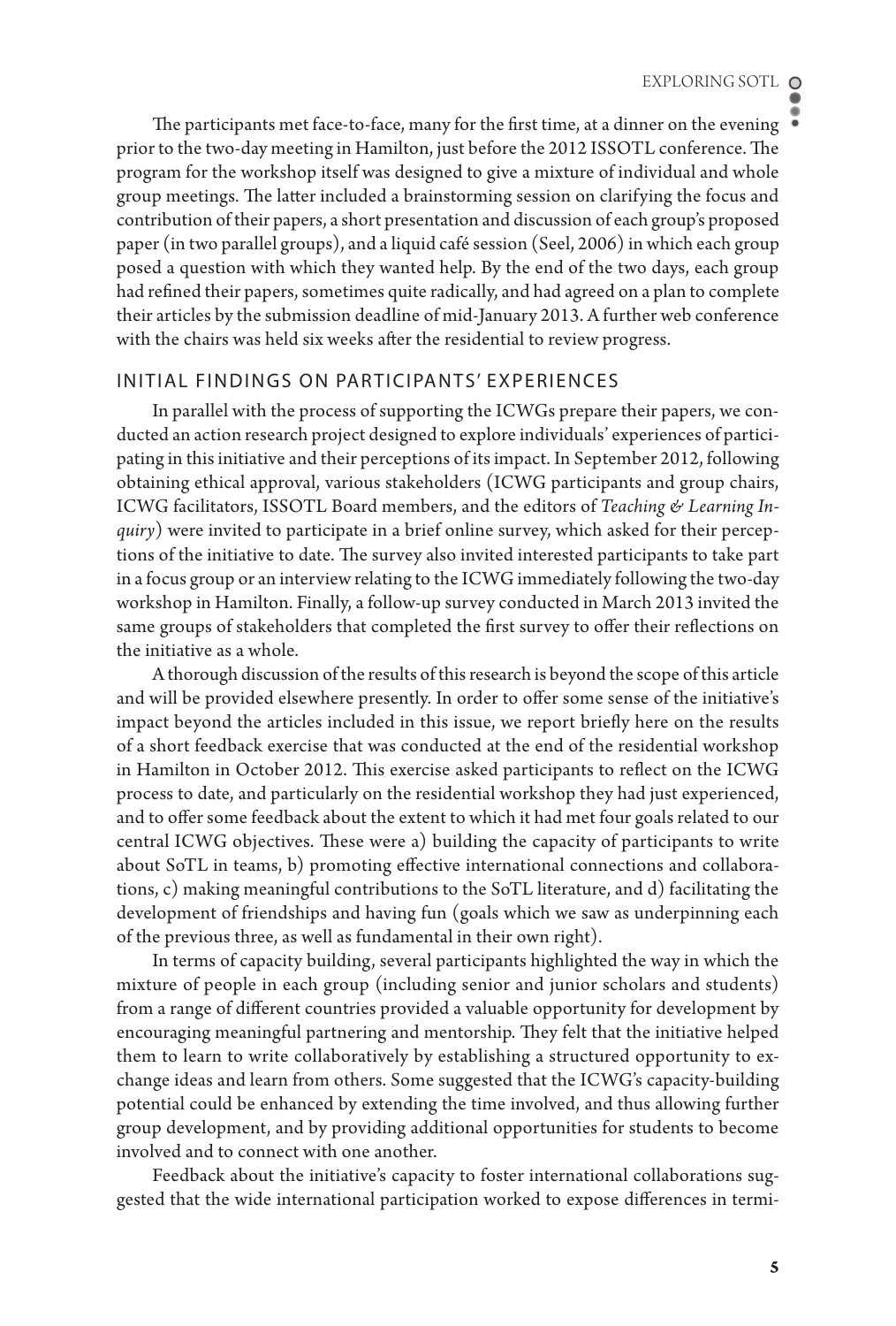### *Healey, Marquis, Vajoczki*

nologies and frameworks, enhancing the potential for collaborative work as a result. Several participants also believed the process could lead to future collaborations with other ICWG participants. Suggestions for augmenting the initiative's success in this area included recruiting participants from more diverse locations and offering some type of follow up reunion to encourage ongoing conversation and maintain the connections formed.

Several participants noted that the ICWG experience contributed to the development of SoTL by presenting a novel way of thinking about and cultivating literature in the field. Many also emphasized the value of an approach that brings together multiple perspectives around a key theme in a single article. Ideas for increasing the initiative's contributions to the SoTL literature included tinkering with the program for the residential workshop in ways that participants believed would allow for greater development of the articles being written, including allowing more time for working in their groups, and soliciting suggestions for topics from the full set of potential participants, rather than inviting people to write on pre-selected themes decided in collaboration with the group leaders.

Feedback surrounding the final goal, relationship building, suggested that the inclusion of social times and meals (such as the initial dinner) successfully facilitated connections and informal discussions and provided an opportunity to reconnect with old friends or to make new ones. The positive and open-minded attitudes of participants were also noted frequently. Additional team-building activities and ice-breakers, as well as more opportunities to connect with people outside of one's individual group, were proposed as means to enhance the initiative's capacity for relationship building still further.

In many respects, this feedback dovetails with our own experiences of the initiative, echoing our sense of some of its major challenges and successes. In particular, we too felt the desire for more time during the residential workshop and struggled with the tension between providing opportunities for full group networking and maximising the chances for the groups to work on their specific papers. A further four to six hours on a third day might be a useful addition to the process, though this would result in an increase in cost and a potential decrease in the number of participants able to commit to taking part. Overall, however, we are extremely pleased with the generous and generative international collaborations we have witnessed taking place over the course of this year-long project, and with the contributions to the SoTL literature it has produced.

# THE PAPERS

In this special issue, we have structured the papers in the same two groups identified in the ICWG initiative. There are five papers concerned with international perspectives on an aspect of the practice of SoTL:

- Conflicts and configurations in a liminal space: SoTL scholars' identity development (Simmons, Abrahamson, Deshler, Kensington-Miller, Manarin, Morón-García, Oliver, and Renc-Roe)
- Being ethically minded: Practising the scholarship of teaching and learning in an ethical manner (Healey, Bass, Caulfield, Hoffman, McGinn, Miller-Young, and Haigh)
- The scholarship of teaching and learning in an age of accountability: Building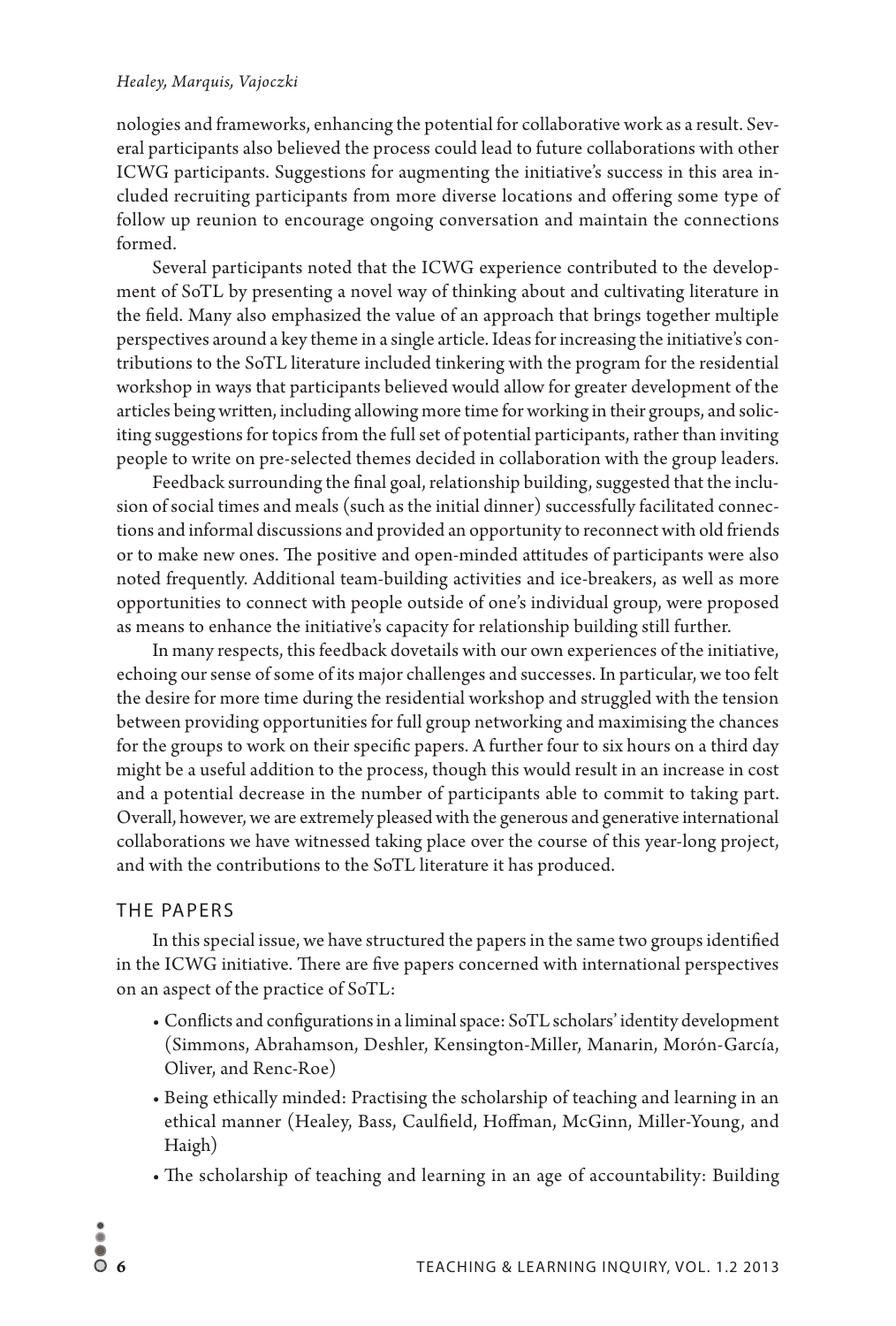bridges (Hutchings, Borin, Keesing-Styles, Martin, Michael, Scharff, Simkins, and Ismail)

- The power of social networks: A model for weaving the scholarship of teaching and learning into institutional culture (Williams, Verwoord, Beery, Dalton, McKinnon, Strickland, Pace, and Poole)
- A call for expanding inclusive student engagement in SoTL (Felten, Bagg, Bumbry, Hill, Hornsby, Pratt, and Weller)

and a further three explore international perspectives on an aspect of the scholarship of academic practice:

- SoTL and student experiences of their degree-level programs: An empirical investigation (Matthews, Divan, John-Thomas, Lopes, Ludwig, Martini, Motley, and Tomljenovic-Berube)
- Followership in higher education: Academic teachers and their formal leaders (Billot, West, Khong, Skorobohacz, Roxå, Murray, and Gayle)
- Completing the research cycle: A framework for promoting dissemination of undergraduate research and inquiry (Spronken-Smith, Brodeur, Kajaks, Luck, Myatt, Verburgh, Walkington, and Wuetherick)

The first paper in the collection explores some of the identity changes experienced with becoming a SoTL practitioner and the associated tensions and configurations. Simmons et al. suggest that these experiences may be interpreted using the idea of liminal spaces. An important aspect of becoming a SoTL practitioner is also to become ethically minded. In the second paper, Healey et al. explore the idea of "ethical SoTL" and develop an "ethical SoTL matrix" to support practitioners designing their inquiries. Their argument is that "SoTL practitioners should reflect on different [ethical] perspectives as they consider possible actions in their efforts to do what is right in any given situation." The focus of the next two papers switches more to the institutional level. Hutchings et al. explore how the international move to increased accountability can cause not only tensions for institutions developing SoTL programs but also opportunities, while Williams et al. propose a model for embedding SoTL within institutions based on social network theory. Both papers suggest that students should be part of the SoTL discourse. This theme is taken up explicitly in the last paper in this group. Felten et al. argue cogently for expanding student participation in SoTL, noting that "inclusive engagement has tremendous potential to enhance student and faculty learning, to deepen SoTL initiatives, and to help redress the exclusionary practices that too often occur in higher education."

The remaining three papers in the collection explore a variety of aspects of the scholarship of academic practice. In the first paper, Matthews et al. analyse 136 articles published recently in international SoTL journals and argue that greater attention should be paid to the learning part of SoTL by focusing on the student experience of their whole degree program. They suggest that such a shift "would provide much-needed evidence to inform curricular review processes, as well as make an important contribution to broader social and political discussions about the value of university degree programs." Billot et al. also undertake an empirical investigation in their examination of the under-researched area of followership in higher education. They analyse 38 narratives from academic teachers